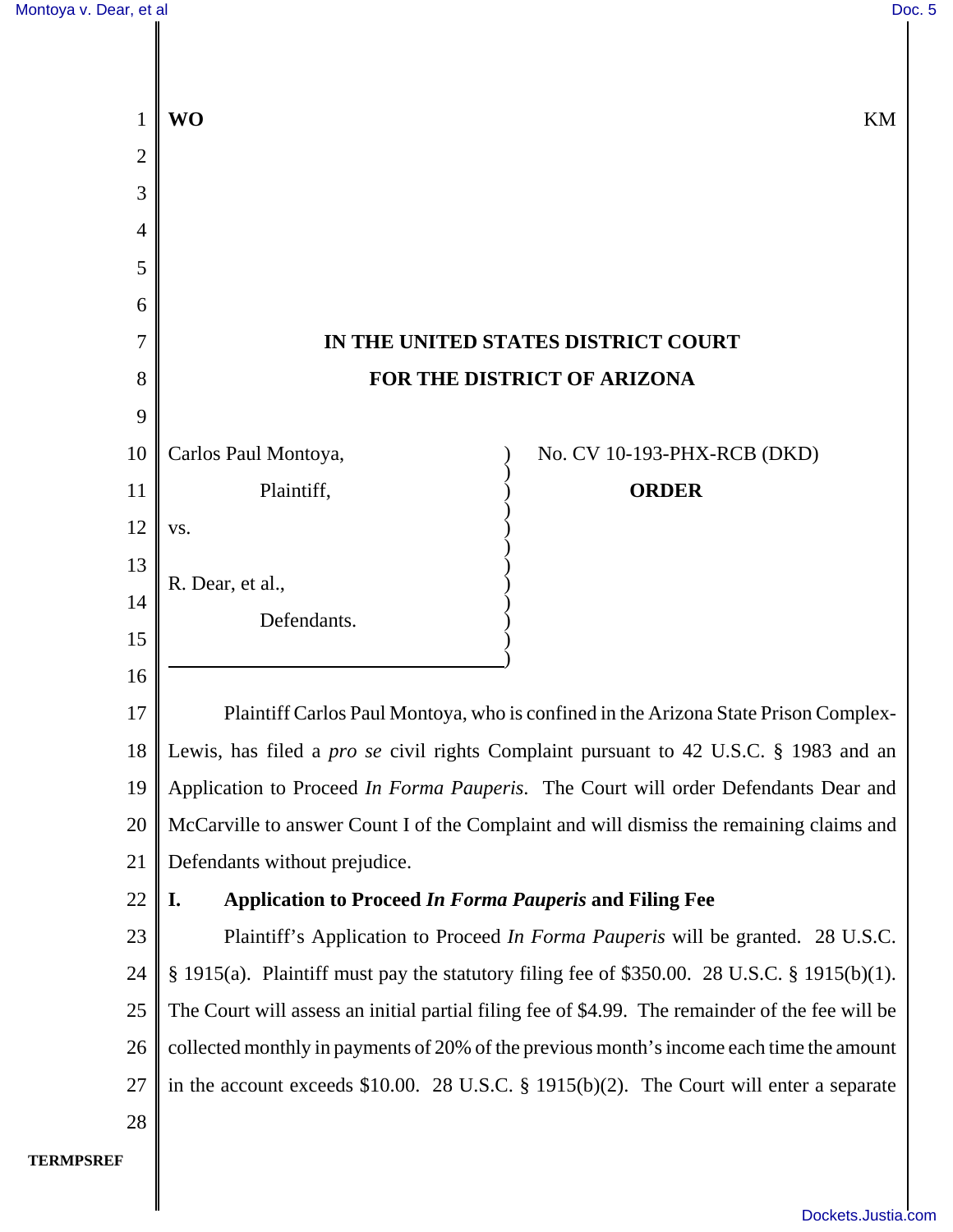1 2 Order requiring the appropriate government agency to collect and forward the fees according to the statutory formula.

3

# **II. Statutory Screening of Prisoner Complaints**

4 5 6 7 8 9 The Court is required to screen complaints brought by prisoners seeking relief against a governmental entity or an officer or an employee of a governmental entity. 28 U.S.C. § 1915A(a). The Court must dismiss a complaint or portion thereof if a plaintiff has raised claims that are legally frivolous or malicious, that fail to state a claim upon which relief may be granted, or that seek monetary relief from a defendant who is immune from such relief. 28 U.S.C. § 1915A(b)(1), (2).

10 11 12 13 14 15 A pleading must contain a "short and plain statement of the claim *showing* that the pleader is entitled to relief." Fed. R. Civ. P. 8(a)(2) (emphasis added). While Rule 8 does not demand detailed factual allegations, "it demands more than an unadorned, the-defendantunlawfully-harmed-me accusation." Ashcroft v. Iqbal, 129 S. Ct. 1937, 1949 (2009). "Threadbare recitals of the elements of a cause of action, supported by mere conclusory statements, do not suffice." Id.

16 17 18 19 20 21 22 23 24 "[A] complaint must contain sufficient factual matter, accepted as true, to 'state a claim to relief that is plausible on its face.'" Id. (quoting Bell Atlantic Corp. v. Twombly, 550 U.S. 544, 570 (2007)). A claim is plausible "when the plaintiff pleads factual content that allows the court to draw the reasonable inference that the defendant is liable for the misconduct alleged." Id. "Determining whether a complaint states a plausible claim for relief [is] . . . a context-specific task that requires the reviewing court to draw on its judicial experience and common sense." Id. at 1950. Thus, although a plaintiff's specific factual allegations may be consistent with a constitutional claim, a court must assess whether there are other "more likely explanations" for a defendant's conduct. Id. at 1951.

25 **III. Complaint**

26 27 Plaintiff names the following Defendants in the Complaint: Corrections Officer II R. Dear, Corrections Officer IV B. Franco, Deputy Warden Michael McCarville, Warden Beth

28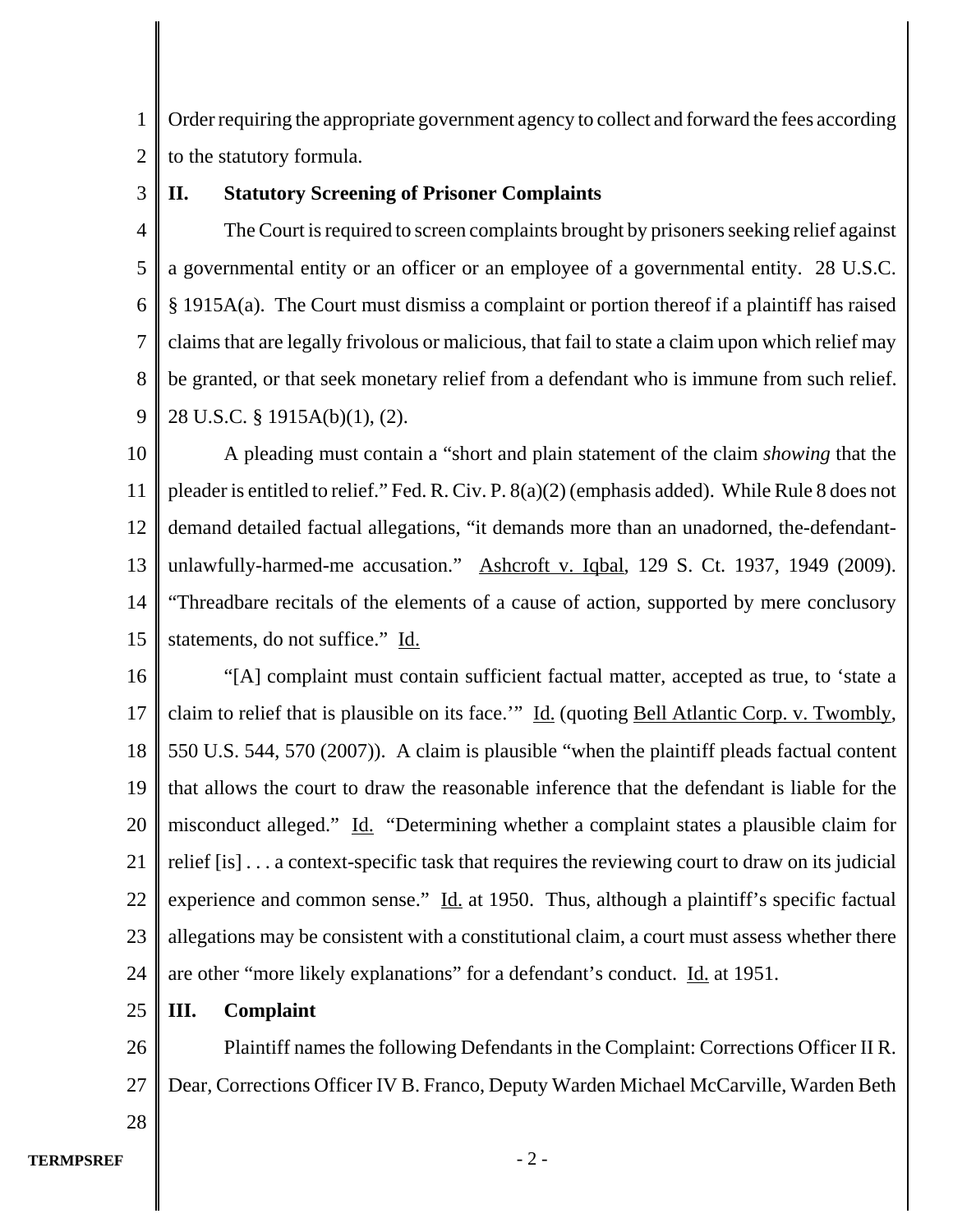| $\mathbf{1}$   | Larson, Inmate Banking ASO II Frank Havelock, and Arizona Department of Corrections            |                                                                               |
|----------------|------------------------------------------------------------------------------------------------|-------------------------------------------------------------------------------|
| $\overline{2}$ | Director Charles Ryan.                                                                         |                                                                               |
| 3              |                                                                                                | Plaintiff raises three grounds for relief in the Complaint:                   |
| 4              | (1)                                                                                            | Plaintiff's Eighth Amendment rights were violated when his inmate account     |
| 5              |                                                                                                | was frozen and he was denied basic hygiene supplies, a contact lens case, and |
| 6              |                                                                                                | contact lens cleaning solution for four months;                               |
| 7              | (2)                                                                                            | Plaintiff's First Amendment rights were violated when his inmate account was  |
| 8              |                                                                                                | frozen and he was unable to send letters, other than legal mail, for four     |
| 9              |                                                                                                | months; and                                                                   |
| 10             | (3)                                                                                            | Plaintiff's Fourteenth Amendment rights were violated when Plaintiff was      |
| 11             |                                                                                                | denied indigent status for 139 days.                                          |
| 12             | Plaintiff seeks money damages.                                                                 |                                                                               |
| 13             | IV.<br><b>Failure to State a Claim</b>                                                         |                                                                               |
| 14             | A.                                                                                             | <b>Defendants Franco and Havelock</b>                                         |
| 15             | In each of his three claims for relief, Plaintiff alleges that Defendant Franco refused        |                                                                               |
| 16             | to properly process Plaintiff's grievances concerning basic hygiene items and mail.            |                                                                               |
| 17             | Where a defendant's only involvement in the allegedly unconstitutional conduct is the          |                                                                               |
| 18             | denial of administrative grievances, the failure to intervene on a prisoner's behalf to remedy |                                                                               |
| 19             | alleged unconstitutional behavior does not amount to active unconstitutional behavior for      |                                                                               |
| 20             | purposes of § 1983. Shehee v. Luttrell, 199 F.3d 295, 300 (6th Cir. 1999). Accordingly,        |                                                                               |
| 21             | Plaintiff's claims against Defendant Franco will be dismissed for failure to state a claim.    |                                                                               |
| 22             | Plaintiff has also failed to state a claim against Defendant Havelock. Plaintiff claims        |                                                                               |
| 23             | that Defendant Havelock failed to follow the Arizona Department of Corrections' policy         |                                                                               |
| 24             | regarding the schedule of deductions from inmate accounts and informed Defendants              |                                                                               |
| 25             | McCarville and Dear that Plaintiff was not allowed to use money in Plaintiff's account or to   |                                                                               |
| 26             | be considered indigent "because of a debt."                                                    |                                                                               |
| 27             | An Eighth Amendment claim requires a sufficiently culpable state of mind by the                |                                                                               |
| 28             | Defendants, known as "deliberate indifference." Farmer v. Brennan, 511 U.S. 825, 834           |                                                                               |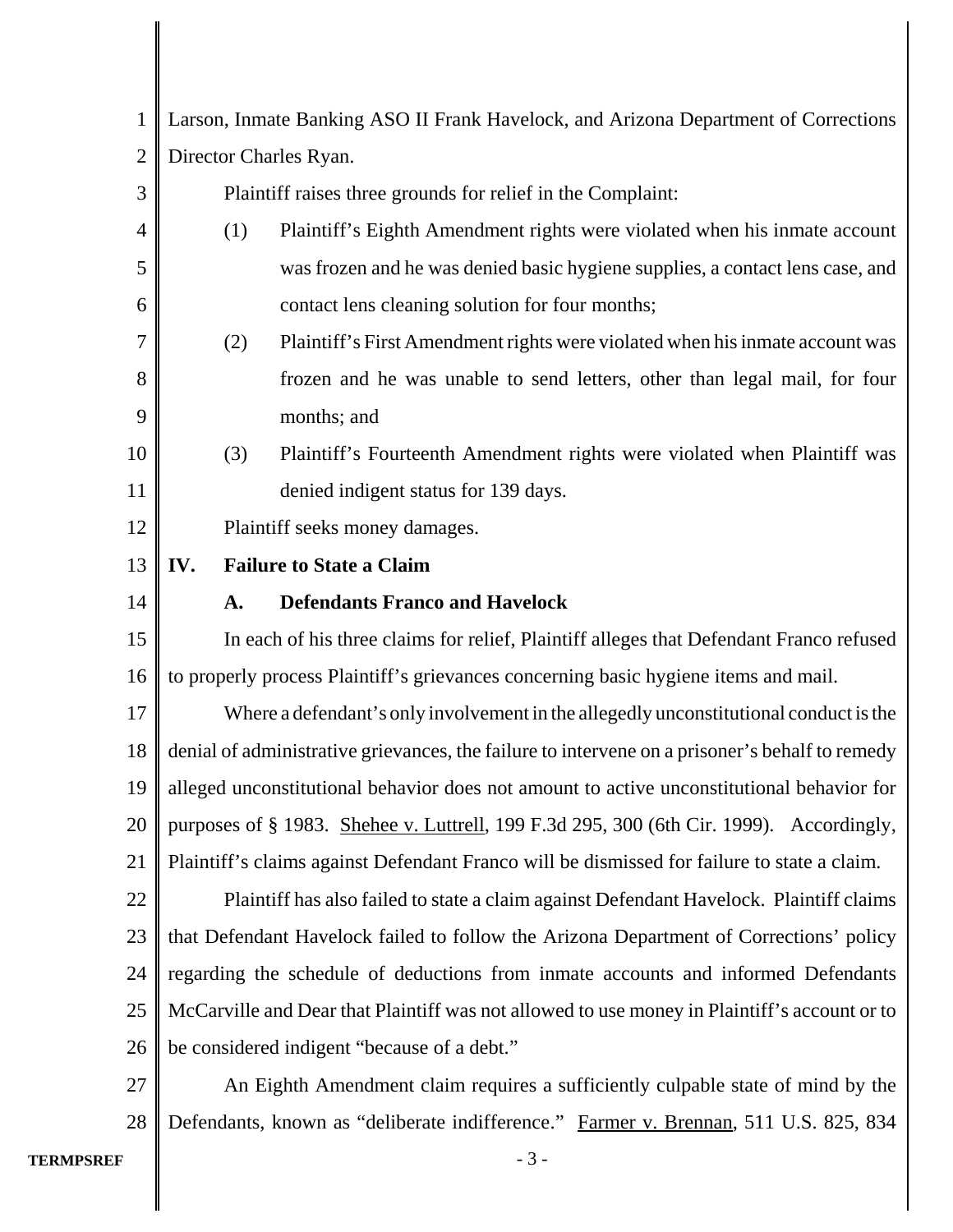1 2 3 4 5 6 (1994). Deliberate indifference is a higher standard than negligence or lack of ordinary due care for the prisoner's safety. Id. (citing Estelle v. Gamble, 429 U.S. 97, 106 (1976) and Whitley v. Albers, 475 U.S. 312, 319 (1986)). To act with deliberate indifference, a prison official must both know of and disregard an excessive risk to inmate health; the official must both be aware of facts from which the inference could be drawn that a substantial risk of serious harm exists and he must also draw the inference. Farmer, 511 U.S. at 837.

7 8 9 10 11 Plaintiff has not alleged facts demonstrating that Defendant Havelock was aware of a serious risk to Plaintiff's safety and failed to act. Plaintiff's facts demonstrate at most that Defendant Havelock may have been negligent in administering Plaintiff's inmate account; this is insufficient to state an Eighth Amendment claim and Plaintiff's claims against Defendant Havelock will be dismissed.

12

### **B. Count II**

13 14 15 In Count II, Plaintiff claims that his First Amendment rights were violated when, for a period of four months, he was unable to send personal mail because he did not have access to the funds in his inmate account and he was not considered indigent.

16 17 18 19 20 21 22 23 Prisoners have "a First Amendment right to send and receive mail." Witherow v. Paff, 52 F.3d 264, 265 (9th Cir. 1995) (*per curiam*) (citing Thornburgh v. Abbott, 490 U.S. 401, 407 (1989)). However, a prison may adopt regulations which impinge on an inmate's constitutional rights if those regulations are "reasonably related to legitimate penological interests." Turner v. Safley, 482 U.S. 78, 89 (1987). Plaintiff alleges that his ability to send mail was restricted by an apparent debt on his inmate account. Plaintiff has not alleged that his ability to send mail was restricted without a legitimate penological interest. Count II will therefore be dismissed for failure to state a claim.

24

# **C. Count III**

25 26 In Count III, Plaintiff claims that his due process rights were violated when he was denied indigent status for 139 days and was not allowed to access his inmate account.

27 28 As noted in the discussion of Plaintiff's claims against Defendant Havelock, Plaintiff has not alleged facts demonstrating that the errors in the administration of his inmate account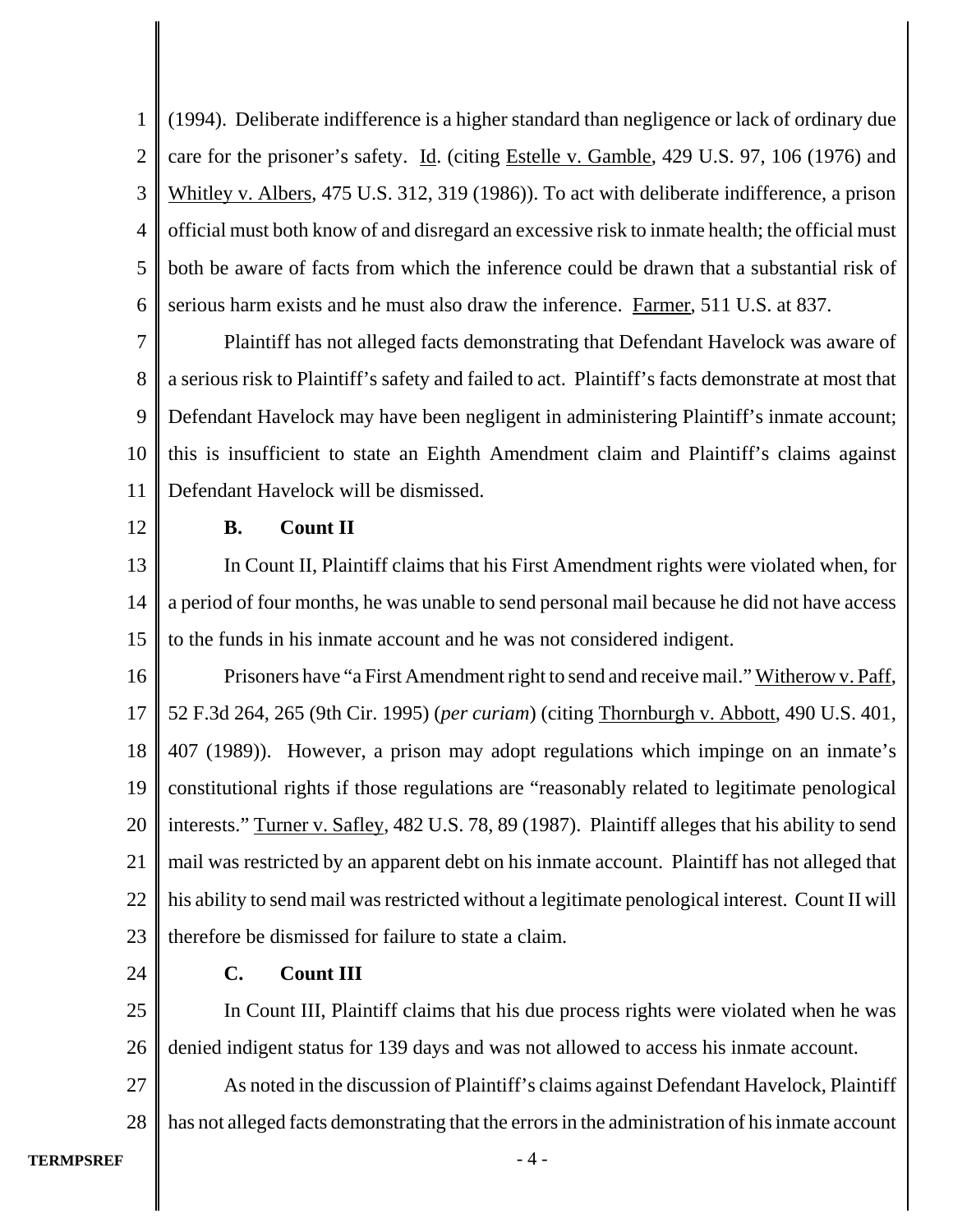1 2 3 4 5 were the result of anything more than negligence. "[T]he Due Process Clause [of the Fourteenth Amendment is simply not implicated by a <u>negligent</u> act of an official causing unintended loss or injury to life, liberty, or property." Daniels v. Williams, 474 U.S. 327, 328 (1986) (emphasis in original). The Court will dismiss Count III for failure to state a claim.

6

# **V. Claims for Which an Answer Will be Required**

7 8 9 10 11 12 13 In Count I, Plaintiff claims that Defendants Dear and McCarville denied him basic hygiene supplies such as soap, shampoo, and toothpaste for four months. Plaintiff also alleges that Defendants denied him a contact lens case and contact lens cleaning solution for the same period of time and that as a result, he contracted a severe and painful eye infection in his left eye. Liberally construed, these allegations adequately state an Eighth Amendment claim and the Court will require Defendant Dear and McCarville to answer Count I of the Complaint.

- 14 **VI. Warnings**
- 15

#### **A. Release**

16 17 18 19 Plaintiff must pay the unpaid balance of the filing fee within 120 days of his release. Also, within 30 days of his release, he must either (1) notify the Court that he intends to pay the balance or (2) show good cause, in writing, why he cannot. Failure to comply may result in dismissal of this action.

20

# **B. Address Changes**

21 22 23 24 Plaintiff must file and serve a notice of a change of address in accordance with Rule 83.3(d) of the Local Rules of Civil Procedure. Plaintiff must not include a motion for other relief with a notice of change of address. Failure to comply may result in dismissal of this action.

25

# **C. Copies**

26 27 28 Plaintiff must serve Defendants, or counsel if an appearance has been entered, a copy of every document that he files. Fed. R. Civ. P. 5(a). Each filing must include a certificate stating that a copy of the filing was served. Fed. R. Civ. P. 5(d). Also, Plaintiff must submit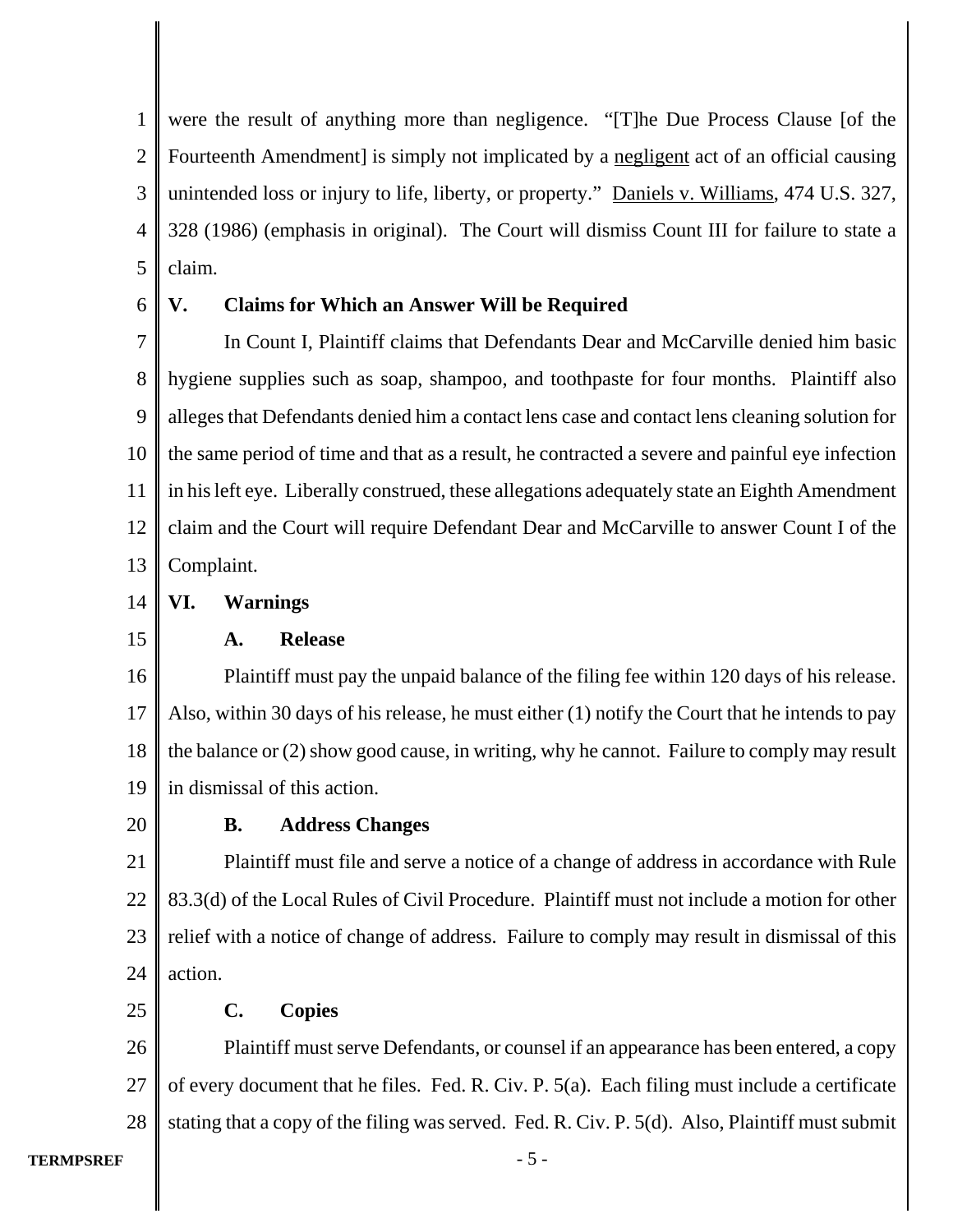1 2 an additional copy of every filing for use by the Court. See LRCiv 5.4. Failure to comply may result in the filing being stricken without further notice to Plaintiff.

3

# **D. Possible Dismissal**

4 5 6 7 If Plaintiff fails to timely comply with every provision of this Order, including these warnings, the Court may dismiss this action without further notice. See Ferdik v. Bonzelet, 963 F.2d 1258, 1260-61 (9th Cir. 1992) (a district court may dismiss an action for failure to comply with any order of the Court).

#### 8 **IT IS ORDERED:**

9

(1) Plaintiff's Application to Proceed *In Forma Pauperis* (Doc. #3) is **granted**.

10 11 (2) As required by the accompanying Order to the appropriate government agency, Plaintiff must pay the \$350.00 filing fee and is assessed an initial partial filing fee of \$4.99.

12 13 (3) Counts II and III and Defendants Franco, Larson, Havelock, and Ryan are **dismissed** without prejudice.

14

(4) Defendants Dear and McCarville must answer Count I of the Complaint.

15 16 17 (5) The Clerk of Court must send Plaintiff a service packet including the Complaint (Doc. #1), this Order, and both summons and request for waiver forms for Defendants Dear and McCarville.

18 19 20 (6) Plaintiff must complete and return the service packet to the Clerk of Court within 20 days of the date of filing of this Order. The United States Marshal will not provide service of process if Plaintiff fails to comply with this Order.

21 22 23 24 25 (7) If Plaintiff does not either obtain a waiver of service of the summons or complete service of the Summons and Complaint on a Defendant within 120 days of the filing of the Complaint or within 60 days of the filing of this Order, whichever is later, the action may be dismissed as to each Defendant not served. Fed. R. Civ. P. 4(m); LRCiv  $16.2(b)(2)(B)(I).$ 

26 27 (8) The United States Marshal must retain the Summons, a copy of the Complaint, and a copy of this Order for future use.

28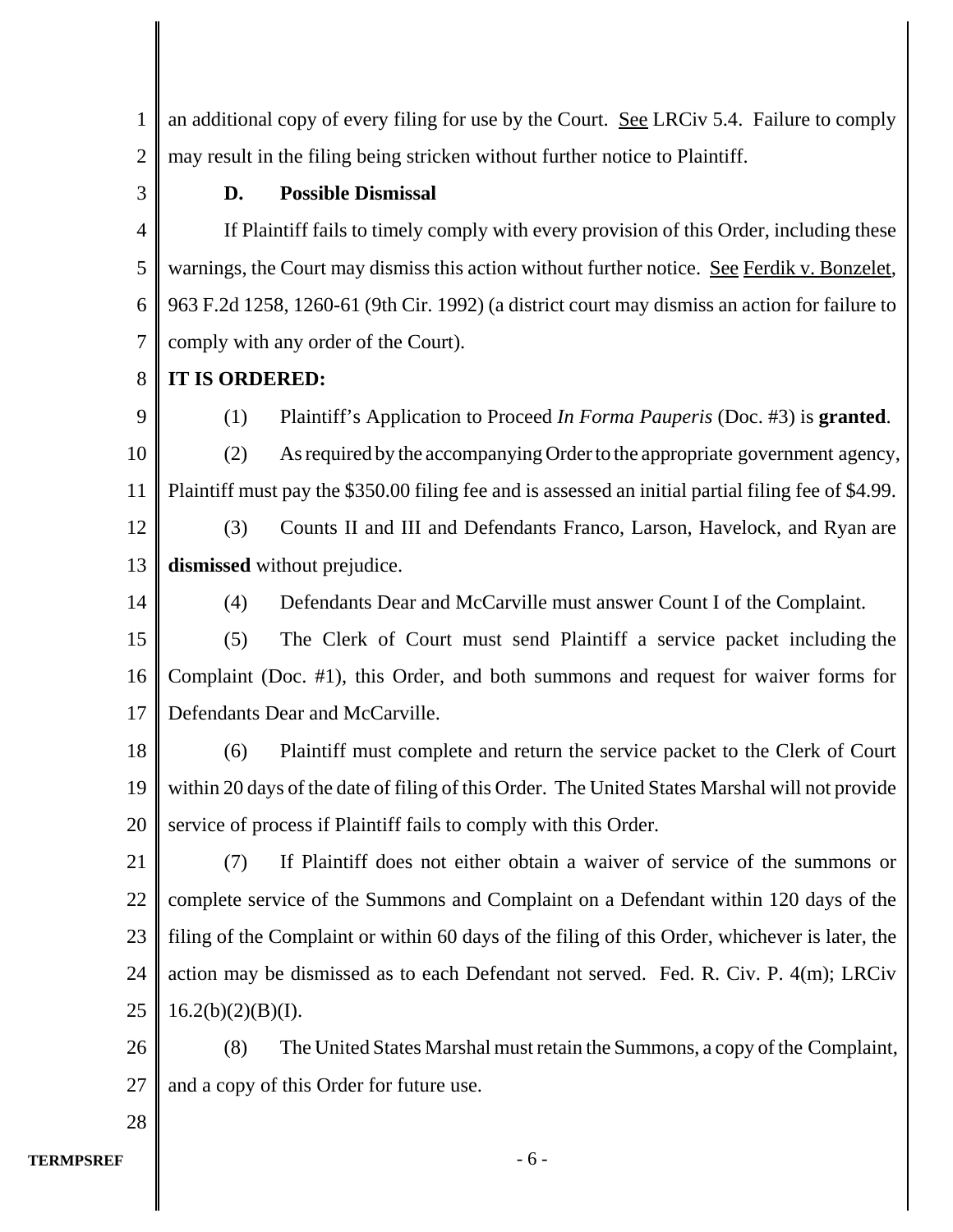1 2 3 4 5 6 7 (9) The United States Marshal must notify Defendants of the commencement of this action and request waiver of service of the summons pursuant to Rule 4(d) of the Federal Rules of Civil Procedure. The notice to Defendants must include a copy of this Order. The Marshal must immediately file requests for waivers that were returned as undeliverable and waivers of service of the summons. If a waiver of service of summons is not returned by a Defendant within 30 days from the date the request for waiver was sent by the Marshal, the Marshal must:

(a) personally serve copies of the Summons, Complaint, and this Order upon Defendant pursuant to Rule 4(e)(2) of the Federal Rules of Civil Procedure; and

10 11 12 13 14 15 16 17 18 (b) within 10 days after personal service is effected, file the return of service for Defendant, along with evidence of the attempt to secure a waiver of service of the summons and of the costs subsequently incurred in effecting service upon Defendant. The costs of service must be enumerated on the return of service form (USM-285) and must include the costs incurred by the Marshal for photocopying additional copies of the Summons, Complaint, or this Order and for preparing new process receipt and return forms (USM-285), if required. Costs of service will be taxed against the personally served Defendant pursuant to Rule 4(d)(2) of the Federal Rules of Civil Procedure, unless otherwise ordered by the Court.

19

20

28

8

9

(10) **A Defendant who agrees to waive service of the Summons and Complaint must return the signed waiver forms to the United States Marshal, not the Plaintiff.**

21 22 23 (11) Defendants Dear and McCarville must answer Count I of the Complaint or otherwise respond by appropriate motion within the time provided by the applicable provisions of Rule 12(a) of the Federal Rules of Civil Procedure.

24 25 26 27 (12) Any answer or response must state the specific Defendant by name on whose behalf it is filed. The Court may strike any answer, response, or other motion or paper that does not identify the specific Defendant by name on whose behalf it is filed. (13) This matter is referred to Magistrate Judge David K. Duncan pursuant to Rules

**TERMPSREF** - 7 -